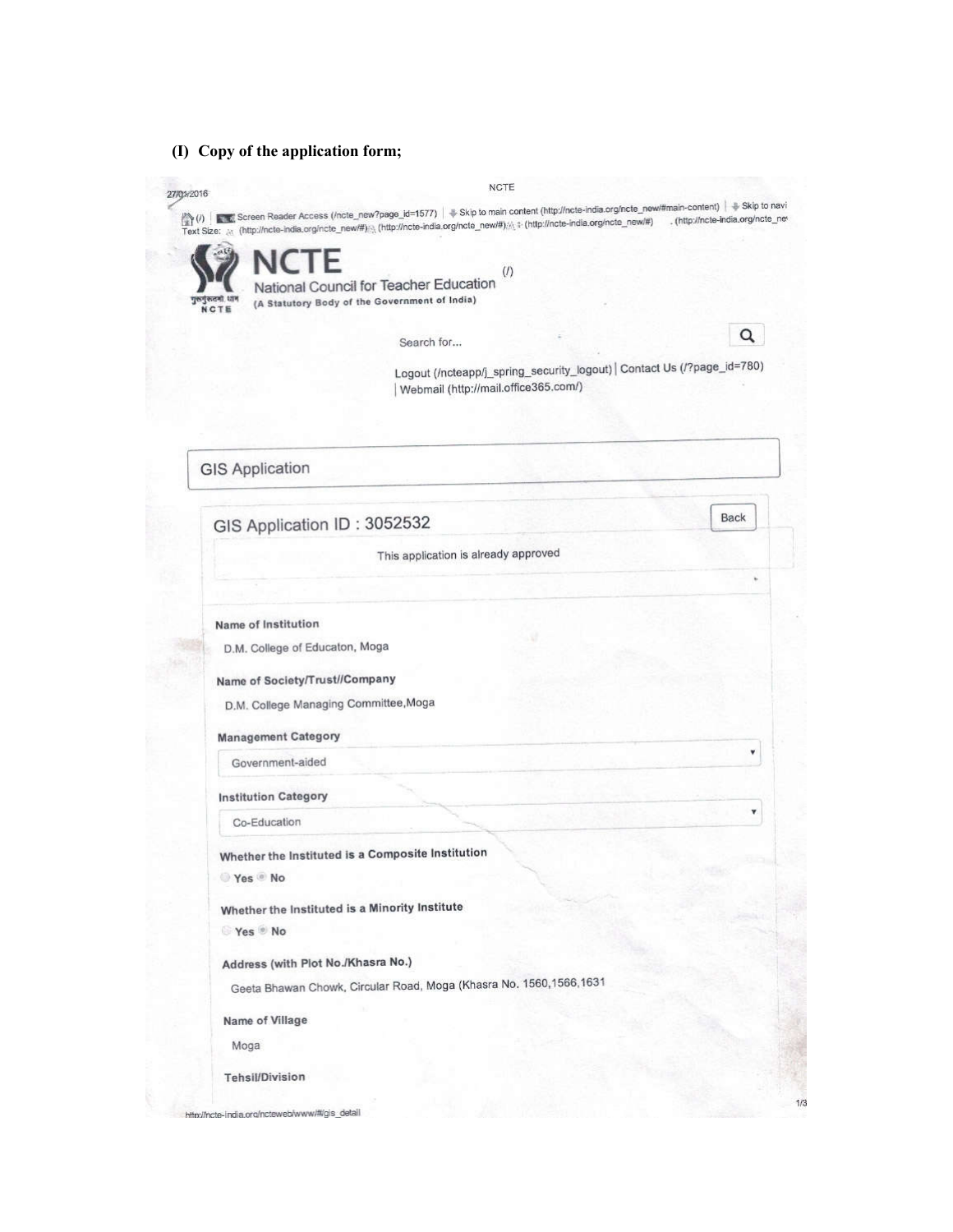| Moga                                      |            |           |             |                      |                               |                             |
|-------------------------------------------|------------|-----------|-------------|----------------------|-------------------------------|-----------------------------|
| <b>State</b>                              |            |           |             |                      |                               |                             |
| Punjab                                    |            |           |             |                      |                               | ¥.                          |
|                                           |            |           |             |                      |                               |                             |
| <b>District</b>                           |            |           |             |                      |                               | ¥                           |
| Moga                                      |            |           |             |                      |                               |                             |
| Pin Code                                  |            |           |             |                      |                               |                             |
| 142001                                    |            |           |             |                      |                               |                             |
| Mobile No.                                |            |           |             |                      |                               |                             |
| 9915813287                                |            |           |             |                      |                               |                             |
| Landline Telephone No.                    |            |           |             |                      |                               |                             |
| 01636224368                               |            |           |             |                      |                               |                             |
|                                           |            |           |             |                      |                               |                             |
| <b>Latitudinal Position of Institute</b>  |            |           |             |                      |                               |                             |
| 30.81646                                  |            |           |             |                      |                               |                             |
| <b>Longitudinal Position of Institute</b> |            |           |             |                      |                               |                             |
| 75.171709                                 |            |           |             |                      |                               |                             |
| <b>Jurisdiction Region</b>                |            |           |             |                      |                               |                             |
| North Regional Committee                  |            |           |             |                      |                               | ۷                           |
| E-Mail ID                                 |            |           |             |                      |                               |                             |
| dmce.moga@gmail.com                       |            |           |             |                      |                               |                             |
| <b>Website Address</b>                    |            |           |             |                      |                               |                             |
| http://dmcedumoga.com/                    |            |           |             |                      |                               |                             |
|                                           |            |           |             |                      |                               |                             |
| Details on Courses Recognised Till Date   |            |           |             |                      |                               |                             |
|                                           |            |           |             |                      |                               |                             |
|                                           |            |           |             |                      | Name of<br><b>Affiliating</b> | Scan Copy of<br>Recognition |
|                                           | Name<br>of | No.<br>of | Date of     | Recognition          | Body/                         | Order                       |
| <b>Application ID</b>                     | Course     | Units     | Recognition | Order No             | <b>University</b>             | (attach/upload)             |
| F.NRC/NCTE/PB-                            | B.Ed       | 4         | 2015-05-15  | F.NRC/NCTE/PB-       | Panjab                        | PDF                         |
| 06                                        |            |           |             | 06/2015/99563-<br>67 | University,<br>Chandigarh     |                             |
|                                           |            |           |             |                      |                               |                             |
|                                           |            |           |             |                      |                               |                             |

http://ncte-india.org/ncteweb/www/#/gis\_detail

 $2/3$ 

 $\overline{\phantom{a}}$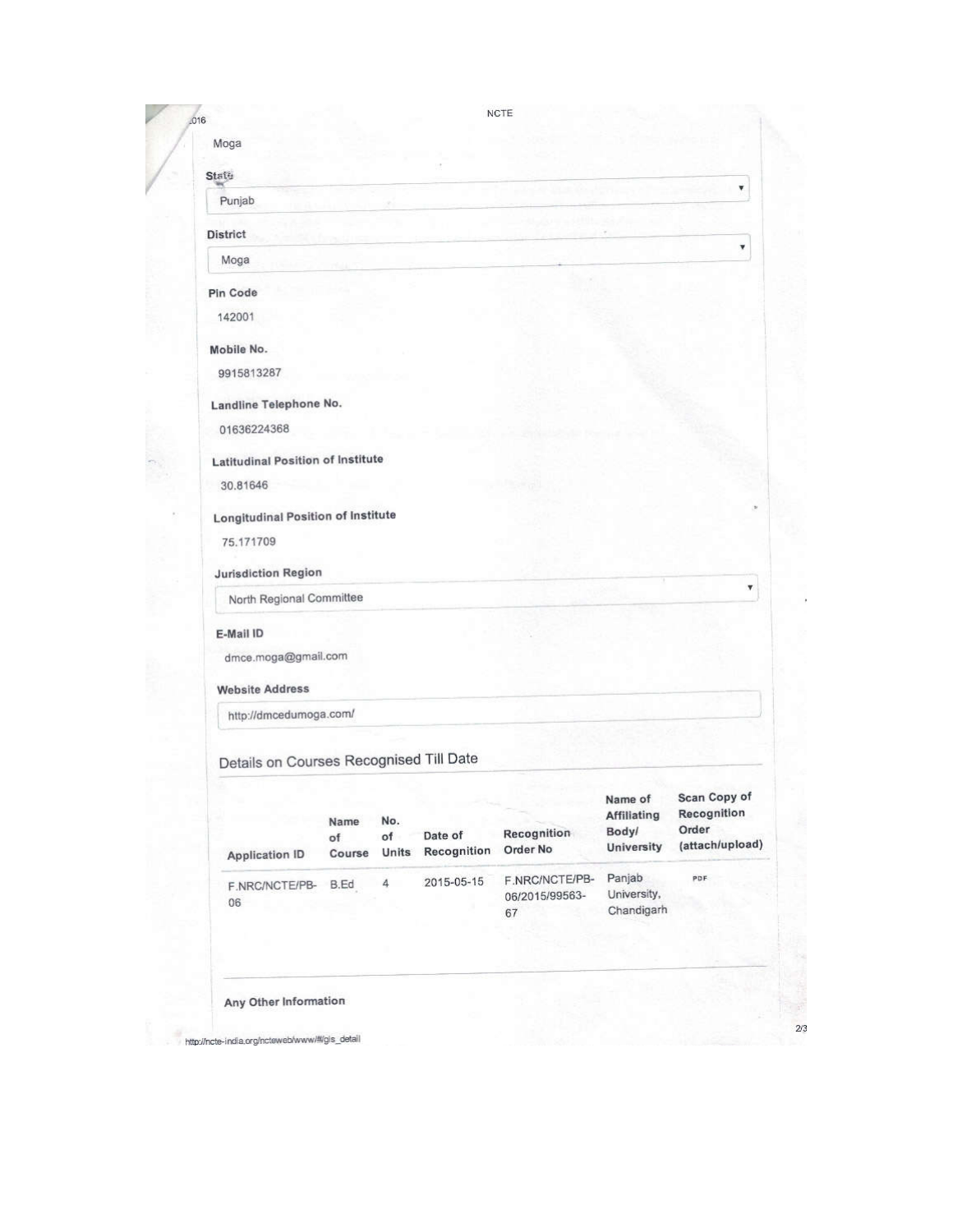The old Recognition No. NRC/NCTE/PB-06/1998/4896-902 dated 07-12-1998 for B.Ed. Course and the college is affiliated to Panjab University, Chandigarh since 1959

The above provided information pertaining to my Institution is true to the best of my knowledge. For any deviation & false information, myself and my Institution/Trust/Society/Company would be held responsible and NCTE would be at liberty to take necessary action against my Institution/Trust/Society/Company under relevant provisions of NCTE Act/Rule/Regulations.

Name of Authorised Person

Dr. (Mrs.) Sushma Sharma

Designation

 $116$ 

Principal

**Mobile Number for Authorised Person** 

9915813287

Upload Scanned Signature of Authorized Person along with Institute Round Seal

 $1M<sub>G</sub>$ 

IM G

Upload Scanned digital passport photo of Authorised Person

 $\theta$ 

**Action taken By** North User

Action taken on 27-01-2016

**Approval Reason** 

Publications (Incle\_new?page\_id=728) | National Lectures | Legal Counsels (Incle\_new?page\_id=737) | Public Notice (Incle\_new? page\_id=754) | Teacher Min. Qualification (http://www.ncte-india.org/Minimum%20Qualification\_2015.pdf) | Complaints Committee (Incte\_newipdf/Complaints Committee.pdf) | Vigilance (Incte\_new?page\_id=706) | Demand-Supply (Incte\_newipdf/Demand & Supply.pdf) Legal (/ncte\_new?page\_id=693)

Tender (/ncte\_new?page\_id=761) | Awards | Inspection (/ncte\_new?page\_id=690) | Vacancies (/ncte\_new?page\_id=767) | FAQ (/ncte\_new?page\_id=772) MOUs (/ncte\_new?page\_id=776)

Feedback | Contact Us (Incle\_new?page\_id=780) | Sitemap | Help | Telephone Directory (Incle\_new/pdf/Telephone Directory.pdf)

Website Hosted & maintained by National Council for Teacher Education, Copyright 2015 NCTE. All rights reserved.

Site last updated on 01 Dec 2015 06:32 pm

 $3/3$ 

tcte-india.org/ncteweb/www/#/gis\_detail

(II) Available infrastructure facilities such as land and building particulars;

1. Campus and Infrastructure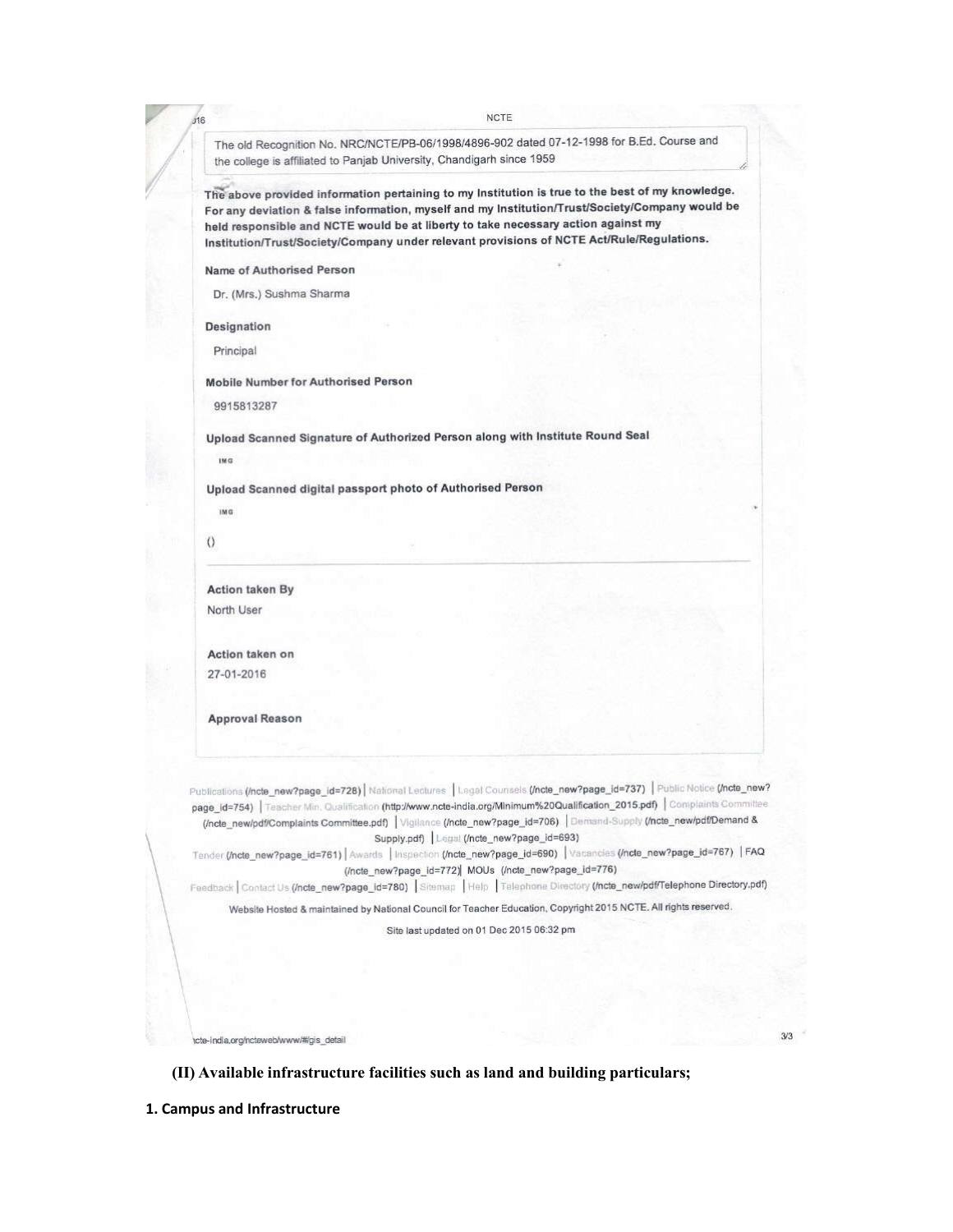## **a. Available Land area in square meters**

20241.63

**b. Whether the available land is on:** 

• Ownership basis

**c. Built-up area in square meters** 

4185.22

| If yes, mention if the same are installed as per Building Bye Laws ---------------------Yes |  |
|---------------------------------------------------------------------------------------------|--|

**e. Mention, if Hostel facilities are available** ----------------------------------------------------Yes

If yes

- i. Mention if separate facilities are available for female students ----------------Yes
- ii. ii. Mention the number of male and/or female students for whom facilities are available

Male Students - Nil

Female Students - 42 students

## **f. (i) The information regarding the available infrastructure be provided in the following Table:**

| S. No. | Infrastructure                                                       | Whether available: | Size in Sq. Ft |
|--------|----------------------------------------------------------------------|--------------------|----------------|
|        |                                                                      | Yes/No             |                |
| a.     | Classroom                                                            |                    |                |
|        | Classroom 1<br>i.                                                    | Yes                | 30x20=600      |
|        | Classroom 2<br>ii.                                                   | Yes                | 30x20=600      |
|        | iii. Classroom 3                                                     | Yes                | 25x20=500      |
|        | iv. Classroom 4                                                      | Yes                | 25x20=500      |
|        | Classroom 5<br>V.                                                    | Yes                | $30x20=600$    |
|        | vi. Classroom 6                                                      | Yes                | 51x21=1071     |
| b.     | Multipurpose Hall                                                    | Yes                | 1071           |
| c.     | Library-cum-Reading Room                                             | Yes                | 2181           |
| d.     | <b>ICT Resource Centre</b>                                           | Yes                | 535            |
| e.     | <b>Curriculum Laboratory</b>                                         |                    |                |
| f.     | Art & Resource Centre                                                | Yes                | 500            |
| g.     | Health & Physical Education Resource                                 | Yes                | 600            |
|        | Centre                                                               |                    |                |
| h.     | Multipurpose Playfield                                               | Yes                | 612            |
|        | G (ii) Whether following facilities are available in the Institution |                    |                |
| a.     | Principal's Office                                                   | Yes                |                |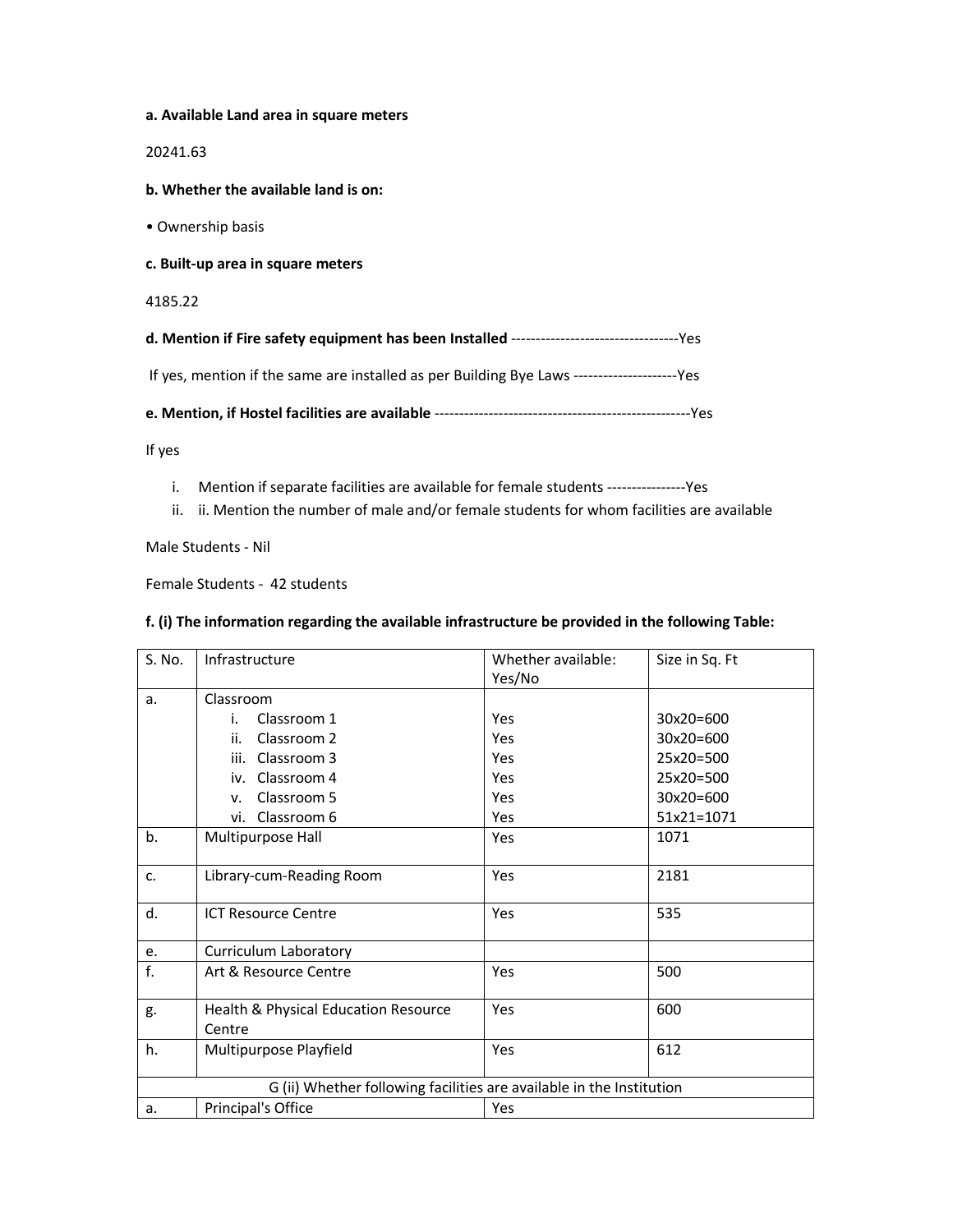| b.  | <b>Staff Rooms</b>                         | Yes |
|-----|--------------------------------------------|-----|
| c.  | Administrative Office                      | Yes |
| d.  | <b>Visitors Room</b>                       | Yes |
| e.  | Separate Common Room for male &            | Yes |
|     | female students                            |     |
| f.  | Seminar Room                               | Yes |
| g.  | Canteen                                    | Yes |
| h.  | Separate Toilet facility for male & female | Yes |
|     | students                                   |     |
| ۱i. | Separate Toilet facility for Staff         | Yes |
| j.  | Separate Toilet facility for differently   | Yes |
|     | abled persons                              |     |
| k.  | <b>Parking Space</b>                       | Yes |
| Ι.  | Open space for Additional                  | Yes |
|     | Accommodation                              |     |
| m.  | Store Room                                 | Yes |
| n.  | Medical facility                           | Yes |

## **(III) Staff Profile**

No. of staff members in position at the time of commencement of the Current Session:

- a. Principal/HOD -----------------------------------------------------------1
- b. Academic Staff:
- Associate Professor-----------------------------------------------------1
- Assistant Professor-----------------------------------------------------7
- Any other ----------------------------------------------------------------2
- Total Academic Staff -------------------------------------------------11
- c. Total Administrative, Technical and Professional Staff ---3

d. No. of Vacant positions as on the date of last Revision of website

| S. No. | Academic           | No. of Vacant | <b>Other Staff</b>        | No. of Vacant |
|--------|--------------------|---------------|---------------------------|---------------|
|        | Positions          | Positions     |                           | Position      |
| ۱.     | Principal          |               | Administrative            |               |
|        |                    |               | <b>Staff</b>              |               |
| ii.    | Professor          | Nil           | <b>Technical Staff</b>    | Nil           |
| iii.   | Associate          | Nil           | <b>Professional Staff</b> | Nil           |
|        | Professor/Reader   |               |                           |               |
| iv.    | Assistant          |               |                           |               |
|        | Professor/Lecturer |               |                           |               |

e. Number of Academic and other Staff recruited during the Current Session

Academic ----------------------5

Other - 2

**(IV) Recognition letters of all courses;**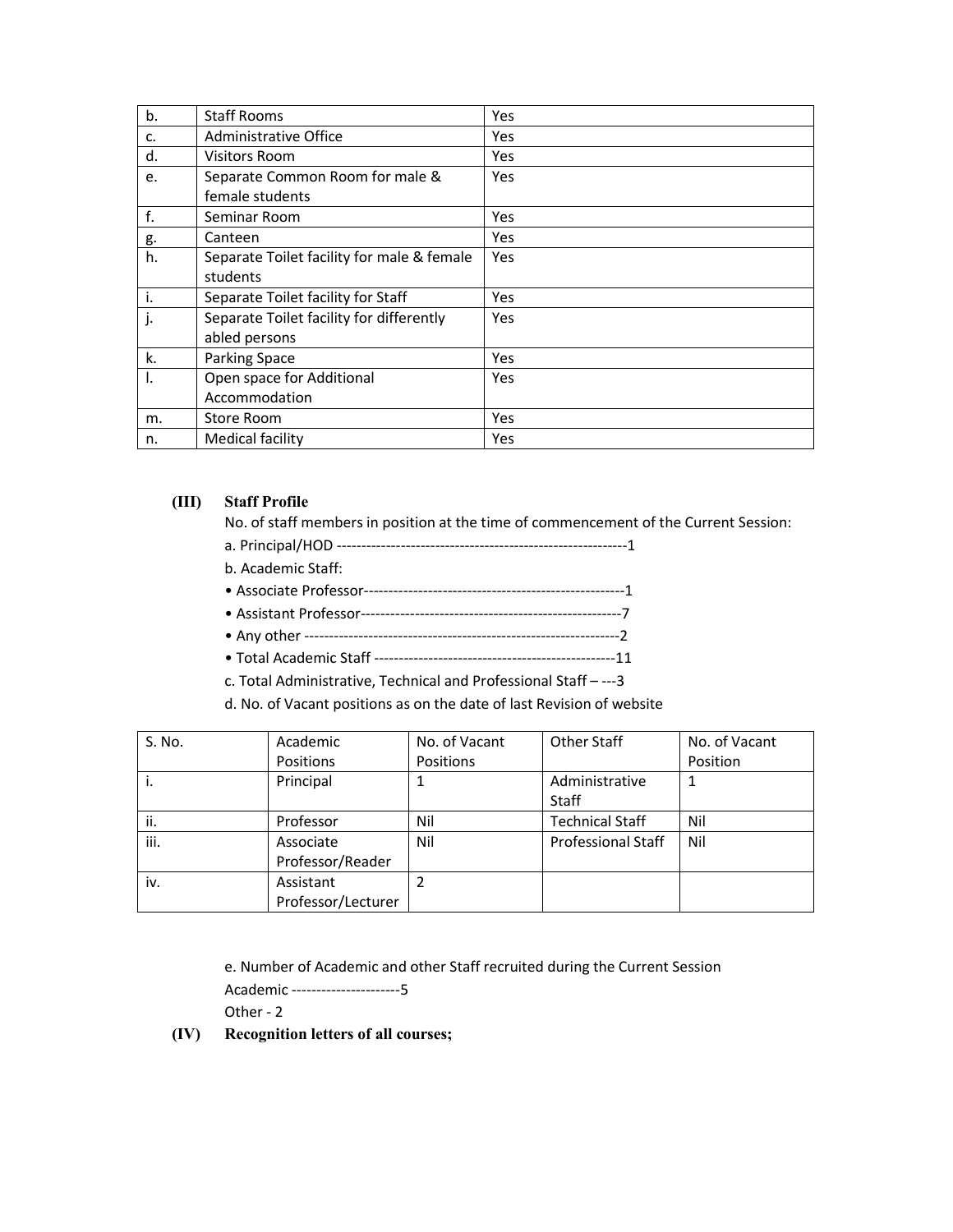|             | A Statutory Body of the Government of I<br>an ann<br><b>NCTE</b>                                                                                                                                                                                                                                                                                                                                                                                                                                                                                                                                                                                                                                                                                                                                                                                                                                                                                                                                                                                                                                                                                                                                                                                                                                                                                                                                                                                                                                                                                                                                                                                                                                                                                                                                                                                                                                                                                                                                                                                                                                                                                                                  |
|-------------|-----------------------------------------------------------------------------------------------------------------------------------------------------------------------------------------------------------------------------------------------------------------------------------------------------------------------------------------------------------------------------------------------------------------------------------------------------------------------------------------------------------------------------------------------------------------------------------------------------------------------------------------------------------------------------------------------------------------------------------------------------------------------------------------------------------------------------------------------------------------------------------------------------------------------------------------------------------------------------------------------------------------------------------------------------------------------------------------------------------------------------------------------------------------------------------------------------------------------------------------------------------------------------------------------------------------------------------------------------------------------------------------------------------------------------------------------------------------------------------------------------------------------------------------------------------------------------------------------------------------------------------------------------------------------------------------------------------------------------------------------------------------------------------------------------------------------------------------------------------------------------------------------------------------------------------------------------------------------------------------------------------------------------------------------------------------------------------------------------------------------------------------------------------------------------------|
|             | Dated 5 MAY 2015<br>$99769 - 6$<br>F. No./NRC/NCTE/PB-06/2015                                                                                                                                                                                                                                                                                                                                                                                                                                                                                                                                                                                                                                                                                                                                                                                                                                                                                                                                                                                                                                                                                                                                                                                                                                                                                                                                                                                                                                                                                                                                                                                                                                                                                                                                                                                                                                                                                                                                                                                                                                                                                                                     |
|             | TO BE PUBLISHED IN GAZETTE ON INDIA PART III SECTION 4                                                                                                                                                                                                                                                                                                                                                                                                                                                                                                                                                                                                                                                                                                                                                                                                                                                                                                                                                                                                                                                                                                                                                                                                                                                                                                                                                                                                                                                                                                                                                                                                                                                                                                                                                                                                                                                                                                                                                                                                                                                                                                                            |
|             | ORDER                                                                                                                                                                                                                                                                                                                                                                                                                                                                                                                                                                                                                                                                                                                                                                                                                                                                                                                                                                                                                                                                                                                                                                                                                                                                                                                                                                                                                                                                                                                                                                                                                                                                                                                                                                                                                                                                                                                                                                                                                                                                                                                                                                             |
|             | WHEREAS, in exercise of the powers conferred by Sub-section (2) of Section 32 of the National Council<br>for Teacher Education Act, 1993 (73 of 1993) and in supersession of the National Council for Teacher Education.<br>(Recognition Norms and Procedure) Regulations, 2009, the National Council for Teacher Education has notified<br>the Regulations, 2014 on 01.12.2014.                                                                                                                                                                                                                                                                                                                                                                                                                                                                                                                                                                                                                                                                                                                                                                                                                                                                                                                                                                                                                                                                                                                                                                                                                                                                                                                                                                                                                                                                                                                                                                                                                                                                                                                                                                                                  |
| J.          | AND WHEREAS, the institution D.M. College of Education, Moga - 142001 (Punjab) was recognized<br>by NRC vide its Order No. NRC/NCTE/ PB-06/1998/4896-90? dated 07.12.1998 for B.Ed. course for 200 seats.                                                                                                                                                                                                                                                                                                                                                                                                                                                                                                                                                                                                                                                                                                                                                                                                                                                                                                                                                                                                                                                                                                                                                                                                                                                                                                                                                                                                                                                                                                                                                                                                                                                                                                                                                                                                                                                                                                                                                                         |
| facilities. | AND WHEREAS, the institution D.M. College of Education, Moga-142001 (Punjab) has by affidavit<br>consented to come under New Regulations and sought for four basic units in B.Ed., which require additional                                                                                                                                                                                                                                                                                                                                                                                                                                                                                                                                                                                                                                                                                                                                                                                                                                                                                                                                                                                                                                                                                                                                                                                                                                                                                                                                                                                                                                                                                                                                                                                                                                                                                                                                                                                                                                                                                                                                                                       |
| 4           | AND WHEREAS, it has been decided to permit the institution to have four basic units of 50 students<br>each subject to the institution fulfilling following conditions namely.                                                                                                                                                                                                                                                                                                                                                                                                                                                                                                                                                                                                                                                                                                                                                                                                                                                                                                                                                                                                                                                                                                                                                                                                                                                                                                                                                                                                                                                                                                                                                                                                                                                                                                                                                                                                                                                                                                                                                                                                     |
|             | (i)<br>The institution shall create additional facilities that include (a) additional built-up-area, (b) additional<br>infrastructure, (c) additional funds, (d) adhere to staff norms as per Regulations, 2014 and inform Regional<br>Committees with required documents by October 31, 2015.<br>(ii)<br>The application-Institution for additional unit will be required to submit the required documents such as<br>land documents, Encumbrance Certificate (EC), Land Use Certificate (LUC) and the Building Plan (BP) in<br>the specified proforms available on the website to the Regional Committee in proof of having provided<br>additional facilities before October 3., 2015. Building completion Certificate (BCC) may be given along<br>with other documents if available, herwise it can also be given to the Visiting Team at the time of<br>inspection.<br>(iii)<br>The Regional Committees shall arrange for verification of documents, inspection of these premises and<br>check adherence to these condition by 20 February, 2016. If it is found by the Regional Committee that the<br>institution fails to comply with these requirements, the institutions shall not be permitted to admit students<br>for the academic year 2016-2017.<br>(iv)<br>In case any existing institution's matter is sub-judice under court direction/SCN under section 17 of the<br>NCTE Act/ Complaint etc., the institution shall be required to submit a copy of the Hon'ble Court<br>order/reply to SCN/complaint/already submitted alongwith the documents, if any together the documents<br>referred above. In case the institution's request for shifting of premises is pending, such institution shall be<br>required to submit the requisite documents as per provisions of the NCTE Regulations 2014 with a copy of<br>the order/NOC of the affiliating body/State Govt. and such other documents as indicated in the revised<br>format recognition order. The final decision shall be subject to the directions given by the Hon'ble Court in<br>the Writ Petition/case decided by the Northern Regional Committee in respect of Section 17/complaint<br>cases etc. |
| 6.          | Now therefore, in the light of the above, the Northern Regional Committee, NCTE hereby issues the<br>revised Recognition Order to D.M. College of Education, Moga - 142001 (Punjab) for conducting B.Ed<br>programme of two years duration with an annual intake of 200 for four basic units of 50 students each from the<br>academic session 2015-2016 subject to fulfillment of the conditions mentioned herein before 31.10.2015                                                                                                                                                                                                                                                                                                                                                                                                                                                                                                                                                                                                                                                                                                                                                                                                                                                                                                                                                                                                                                                                                                                                                                                                                                                                                                                                                                                                                                                                                                                                                                                                                                                                                                                                               |
| 7.          | Further, the recognition is subject to fulfillment of other requirements as may be prescribed by other<br>regulatory bodies like UGC, affiliating University /Body, the State Government etc. as applicable.<br>The institution shall submit to the Regional Committee a Self-Appraisal Report at the end of each<br>academic year along with the statement of annual accounts duly audited by a Chartered Accountant.                                                                                                                                                                                                                                                                                                                                                                                                                                                                                                                                                                                                                                                                                                                                                                                                                                                                                                                                                                                                                                                                                                                                                                                                                                                                                                                                                                                                                                                                                                                                                                                                                                                                                                                                                            |
|             | रुवालेश : पोषी पंजित; जीवन निजे-हे, एतआई.से. मिन्दिन, अमेदका संकेत<br>Office : 4th Floor, Jeevan Nidhi-II, LTC Building, Ambedkar Circle.<br>worth निष्ठ मार्ग जयपुर-302 005 (राजस्थान)<br>Bhawani Singh Marg, Jaipur -302 005 (Raja<br>कार्यक्षेत्र : उत्तर प्रदेश, उत्तराचल, दिल्ली, इतिबाणा, वजान, पण्डीगढ, हिमायल प्रदेश : उदार्थ्याय<br>Jurisdiction : U.P. Utkanchal, Delhi, Haryana, Pun<br>Thone No. 0141-2744288, 2744635, Fax: 0141-2744173<br>E-mail nrc@n                                                                                                                                                                                                                                                                                                                                                                                                                                                                                                                                                                                                                                                                                                                                                                                                                                                                                                                                                                                                                                                                                                                                                                                                                                                                                                                                                                                                                                                                                                                                                                                                                                                                                                             |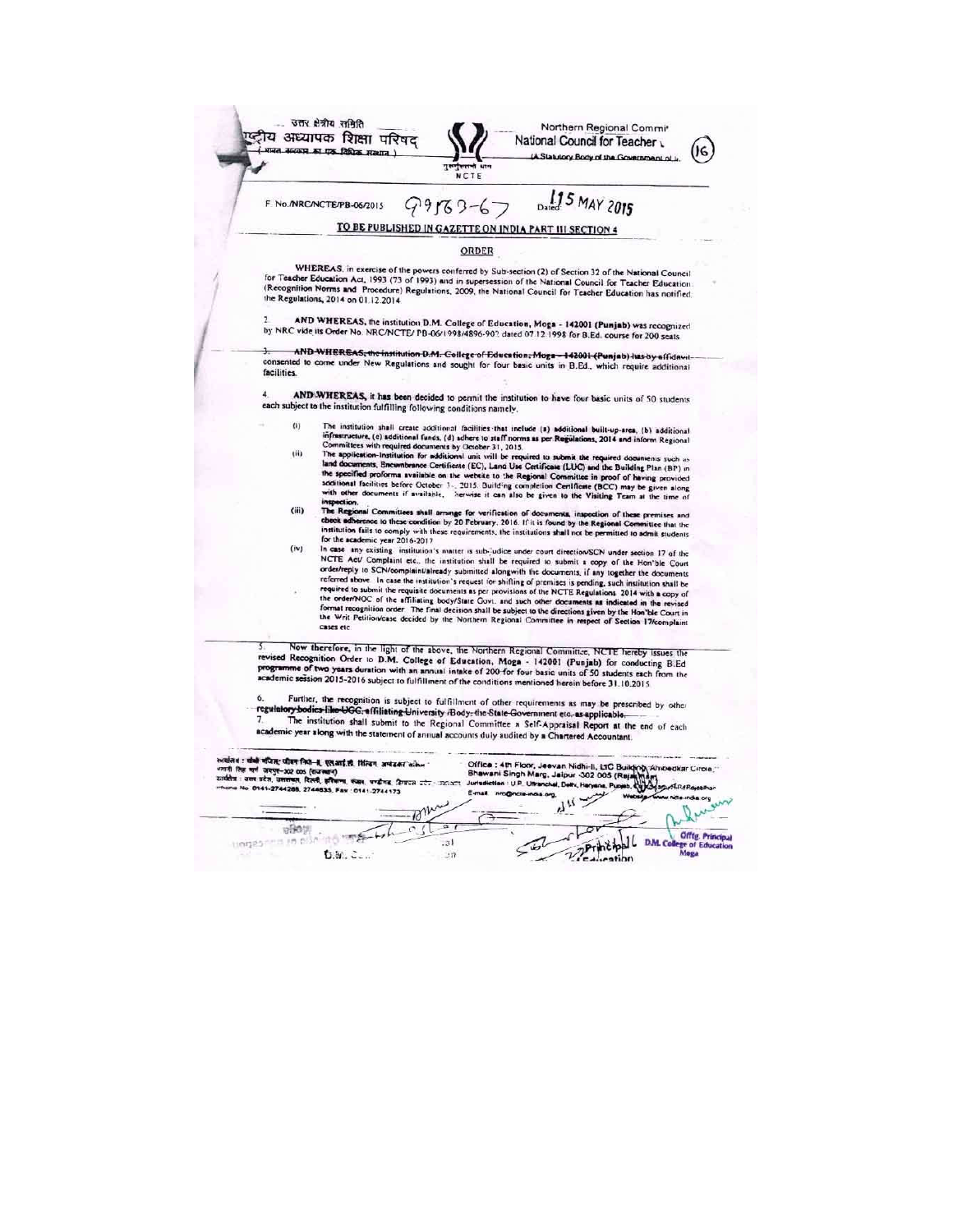<sup>ोय अध्यापक शिक्षा परिषद</sup> .<br>सरकार का एक विधिक संस्थान) उत्तर क्षेत्रीय समिति



**NCTE** 

NATIONAL COUNCIL FOR TEACHER EDUCA **A STATUTORY BCDY OF THE GOVERNMENT OF IND** Northern Regional Committee

# TO BE PUBLISHED IN GAZETTE OF INDIA - PART- III SECTION - 4

F.No. F-3/PB-06/98  $4902$ 

## Registered post with AD DATED:07.12.98

**Regional Director** 

 $8x - 1$ 

## ORDER

In exercise of the authority vested under Section 14 (3) (a) of the National Council for Teacher Education Act, 1993, the Northern Regional Committee grants recognition to D. M. College of Education, Moga-142001, Punjab, for B.Ed. One year course, from the academic year-1998-99 with annual intake of 200 students.

This recognition is subject to the condition that the institution continues to fulfil the norms laid down under the regulations and submission of Annual Report in this regard.

> $\cdots$  .  $\mathbf{E}(\cdot)$ By order,

> > ran.

a summer to lew

The Manager Publications, (Gazette Section) Civil Lines. Delhi-110054

#### CC:

1. Education Secretary, Government of Punjab, Punjab Secretariat, chandigarh.

 $2.1133$ 

- 2. Director/DPI, Education (Higher/Secondary) Punjab, Chandigargh.
- 3. Co-ordinater, (B.Ed., Pre Test) Guru Nank Dev University, Amritsar.
- 3. Registrar, Punjab, Chandigarh.
- 4. The Member Secretary, National Council for Teacher Education, New Delhi-
- 5. The Principal, D. M. College of Education, Moga-142001, Punjab, 6. Office Order file.

Principal Regional Direct er Consultion **Offtg. Princip** D.M. College of Education ायांतय : ए-46, शांति पथ, तिलक नगर, जयपुर - 302 004 Office . A-46, Shanti Path, Tilak Nagar, Jaipur - 302.00 रूप्थंतः । उत्तर प्रदेशः, दिल्लीः, हरियाणाः, पंजावः, चण्डीगढः, हिमाचलं प्रदेशः, राजस्थान · Jurisdiction U.P., Dehi, Harayana, Piyyab, Charadgarh H.P., Rajasihan  $911.623501$ Fax 4771 91-141-520116

(V) Sanctioned programmes along with the annual intake in the institution; iii. Teacher Education Programmes (s) offered in the Institution.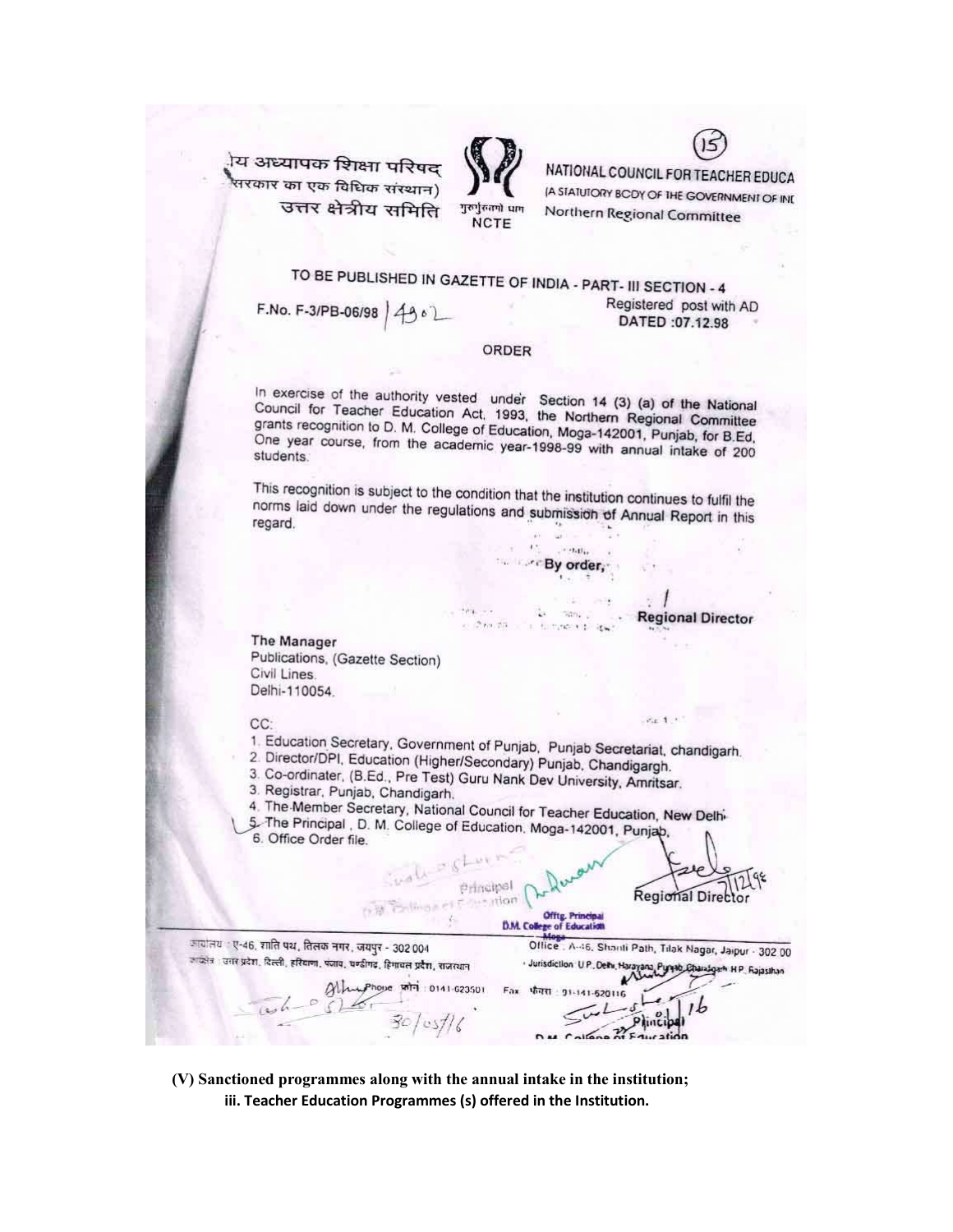| S.No | Programme | Number and Year of NCTE Recognition | Sanctioned Intake |
|------|-----------|-------------------------------------|-------------------|
| 工.   | B.Ed      | F-3/PB-06/98/4902 dated 07/12/1998  | 200               |
|      |           |                                     | (100/Year)        |

## **iv. Details of Affiliation**

| No. | Programme | Name of the Affiliating Body  | Number and Year<br>Affiliation |
|-----|-----------|-------------------------------|--------------------------------|
|     | B.Ed      | Panjab University, Chandigarh | 1959                           |

## **(VI) Name of faculty and staff in full as mentioned in school certificate along with their qualifications, scale of pay;**

## **The list of staff be provided in Tabular form as given below:**

## **A. Academic Staff as on** 01-09-2019

| S. No. | Name of    | Designation | Academic       | Date         | Date of     | Nature   | Whether     | Pay      | Photograph |
|--------|------------|-------------|----------------|--------------|-------------|----------|-------------|----------|------------|
|        | the Staff  |             | Qualification  | of           | Appointment | of       | Approve     | Scale or |            |
|        | Member     |             |                | <b>Birth</b> |             | Appoint  | d by the    | consider |            |
|        |            |             |                |              |             | ment     | Affiliating | ed       |            |
|        |            |             |                |              |             |          | Universit   | Amount   |            |
|        |            |             |                |              |             |          | y/Body      |          |            |
| 1.     | Dr. M.L.   | Associate   | M.Sc.(Maths)   | 12.03.       | 08.11.1988  | Perman   | Misc. A-    | 37400-   |            |
|        | Jaidka     | Professor   | , M.Ed., Ph.D. | 1962         |             | ent      | 2/5         | 67000    |            |
|        |            | (Offtg      |                |              |             |          | dated       |          |            |
|        |            | Principal)  |                |              |             |          | 30.12.19    |          |            |
|        |            |             |                |              |             |          | 88          |          |            |
| 2.     | Mr. Umesh  | Associate   | M.A (Fine      | 20.02.       | 08.09.1987  | Perman   | Misc.1      | 37400-   |            |
|        | Kumar      | Professor   | Arts), M.Ed    | 1960         |             | ent      | 2081        | 67000    |            |
|        | Dhiman     |             |                |              |             |          | dated       |          |            |
|        |            |             |                |              |             |          | 20.10.      |          |            |
|        |            |             |                |              |             |          | 1987        |          |            |
|        |            |             |                |              |             |          |             |          |            |
| 3.     | Dr. Ashima | Assistant   | M.A(Eng), M.   | 19.09.       | 25.08.2015  | Contract | Misc./A-    | 21600    |            |
|        | Bhandari   | Professor   | Com., M.Ed, P  | 1976         |             | basis    | 4/1907      |          |            |
|        |            |             | h.d (Edu),     |              |             | under    | dated       |          |            |
|        |            |             | NET(UGC)       |              |             | Grant in | 19/02/20    |          |            |
|        |            |             |                |              |             | Aid      | 16          |          |            |
|        |            |             |                |              |             | Scheme   |             |          |            |
| 4.     | Dr. Rajni  | Assistant   | M.Sc.(Physics  | 14.05.       | 25.08.2015  | Contract | Misc./A-    | 21600    |            |
|        | Uppal      | Professor   | ), M.Ed.       | 1980         |             | basis    | 4/399       |          |            |
|        |            |             |                |              |             | under    | dated       |          |            |
|        |            |             |                |              |             | Grant in | 19/02/20    |          |            |
|        |            |             |                |              |             | Aid      | 16          |          |            |
|        |            |             |                |              |             | Scheme   |             |          |            |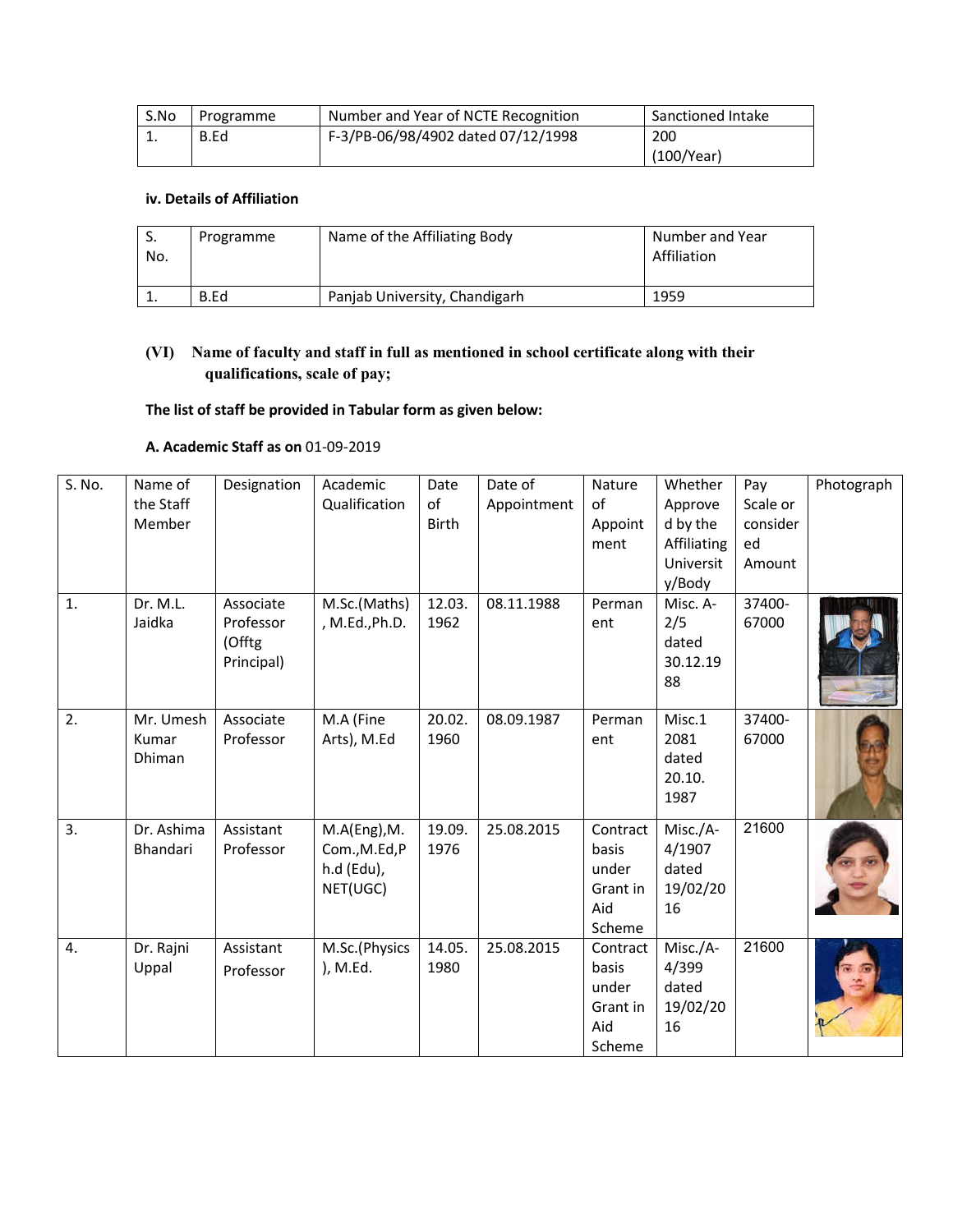| $\overline{5}$ . | Mr. Ajmer<br>Singh      | Assistant<br>Professor | M.A(Punjabi)<br>, M.Ed.                     | 06.05.<br>1977 | 19.11.2016 | Contract<br>basis<br>under<br>Grant in<br>Aid<br>Scheme | Misc./A-<br>4/3690<br>dated<br>25.04.20<br>17 | 21600 |  |
|------------------|-------------------------|------------------------|---------------------------------------------|----------------|------------|---------------------------------------------------------|-----------------------------------------------|-------|--|
| 6.               | Mr.<br>Deepak<br>Kumar  | Assistant<br>Professor | M.A<br>(Psychology),<br>M.A (Hindi)<br>M.Ed | 25.08.<br>1988 | 19.11.2016 | Contract<br>basis<br>under<br>Grant in<br>Aid<br>Scheme | Misc./A-<br>4/3683<br>dated<br>25.04.20<br>17 | 21600 |  |
| 7.               | Ms.<br>Meenu<br>Goyal   | Assistant<br>Professor | M.A.(Eco.),<br>M.Ed., M.Phil                | 05.10.<br>1974 | 01-09-2019 | Adhoc                                                   |                                               | 15100 |  |
| 8.               | Mr. Vikram<br>Sharma    | Assistant<br>Professor | M.C.A, M.Ed                                 | 11.08.<br>1985 | 10.08.2019 | Adhoc                                                   | $\overline{\phantom{a}}$                      | 15100 |  |
| 9.               | Mr.<br>Priyank<br>Arora | Computer<br>Instructor | <b>MCA</b>                                  | 01.11.<br>1988 | 08.09.2019 | Adhoc                                                   | $\overline{\phantom{a}}$                      | 12500 |  |
| 10.              | Ms.<br>Sandeep          | <b>DPE</b>             | M.P.Ed                                      | 21.10.<br>1992 | 01-09-2019 | Adhoc                                                   |                                               | 12500 |  |

## **B. Administrative, Professional and Technical Staffs as on** 01-09-2019

| S.<br>No. | Name of<br>the Staff<br>Member | Designation      | Academic<br>Qualification | Date of<br><b>Birth</b> | Date of<br>Appointment | Nature of<br>Appointment | Pay Scale<br>or<br>considered<br>Amount | Photograph |
|-----------|--------------------------------|------------------|---------------------------|-------------------------|------------------------|--------------------------|-----------------------------------------|------------|
| 1.        | Mr.<br>Pankaj<br>Chhabra       | Office<br>Supdtt | B.Com                     | 08/01/1966              | 11/08/1998             | Regular                  | 10300-<br>34800                         |            |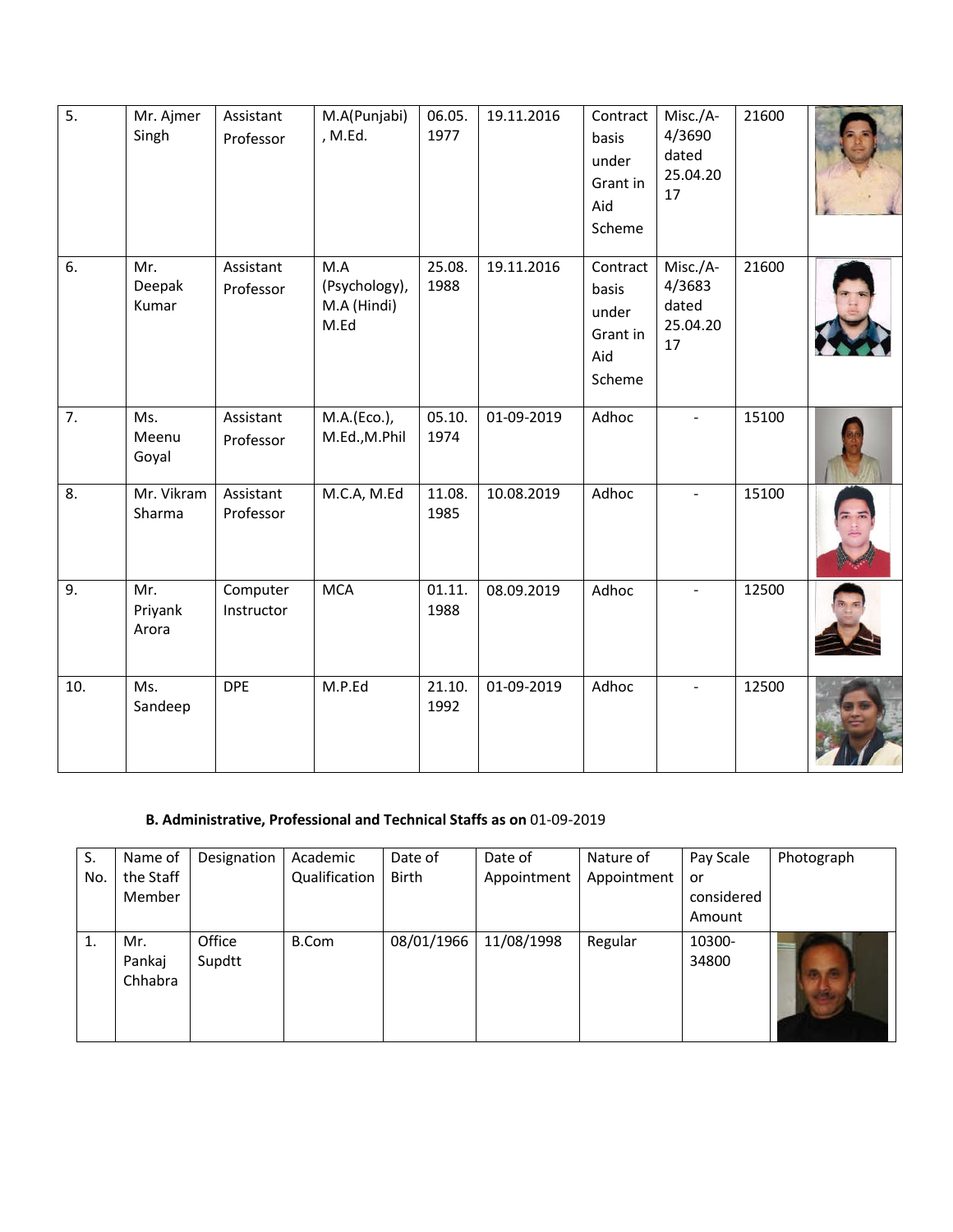| 2. | Mr.<br>Simran<br>Singh | Clerk               | M.C.A        | 28/03/1993 | 01.08.2019 | Ad-hoc | 9000 |  |
|----|------------------------|---------------------|--------------|------------|------------|--------|------|--|
| 3. | Mr.<br>Harpreet        | Accounts<br>Clerk   | <b>B.Com</b> | 25/08/1992 | 01.08.2019 | Ad-hoc | 8500 |  |
| 4. | Priya<br>Jaidka        | Library<br>Restorer | <b>B.Lib</b> | 12.07.1977 | 01.09.2019 | Ad-hoc | 9000 |  |

**(VII) Name of faculty members who left or joined during the last quarter;**

**Mr. Umesh Kumar Dhiman – Left (Retired on 29.02.2020)**

**(VIII) Name of students admitted during the current session along with qualification, percentage of marks in the qualifying examination and in the entrance test if any, date if admission and such information;**

**B.Ed Session 2018-2020 (Total Students-47)**

|                |                | Qualification | Percentage | Date of          |
|----------------|----------------|---------------|------------|------------------|
| Sr No.         | Name           |               | of Marks   | <b>Admission</b> |
|                | Kulwinder Kaur | B.A           | 57%        | 11.07.2019       |
|                |                | M.A           | 71.75%     | 11.07.2019       |
| $\overline{2}$ | Gurpreet Kaur  |               |            |                  |
|                |                | B.A           | 58%        | 11.07.2019       |
| 3              | Navjeet Kaur   |               |            |                  |
| $\overline{4}$ |                | M.Sc          | 79.1%      | 11.07.2019       |
|                | Harpreet Kaur  |               |            |                  |
|                |                | <b>BCA</b>    | 62%        | 11.07.2019       |
| 5              | Palak Gupta    |               |            |                  |
|                |                | B.A           | 56.54%     | 11.07.2019       |
| 6              | Shabnam Ahuja  |               |            |                  |
| 7              |                | <b>B.Sc</b>   | 59.05%     | 11.07.2019       |
|                | Nisha          |               |            |                  |
|                |                | M.A           | 56.87%     | 11.07.2019       |
| 8              | Kirandeep Kaur |               |            |                  |
|                |                | B.A           | 59%        | 11.07.2019       |
| 9              | Pooja          |               |            |                  |
| 10             |                | M.A           | 70%        | 11.07.2019       |
|                | Esha Arora     |               |            |                  |
|                |                | B.A           | 50%        | 11.07.2019       |
| 11             | Karamdeep Kaur |               |            |                  |
|                |                | <b>B.Sc</b>   | 83.5%      | 11.07.2019       |
| 12             | Ujeta          |               |            |                  |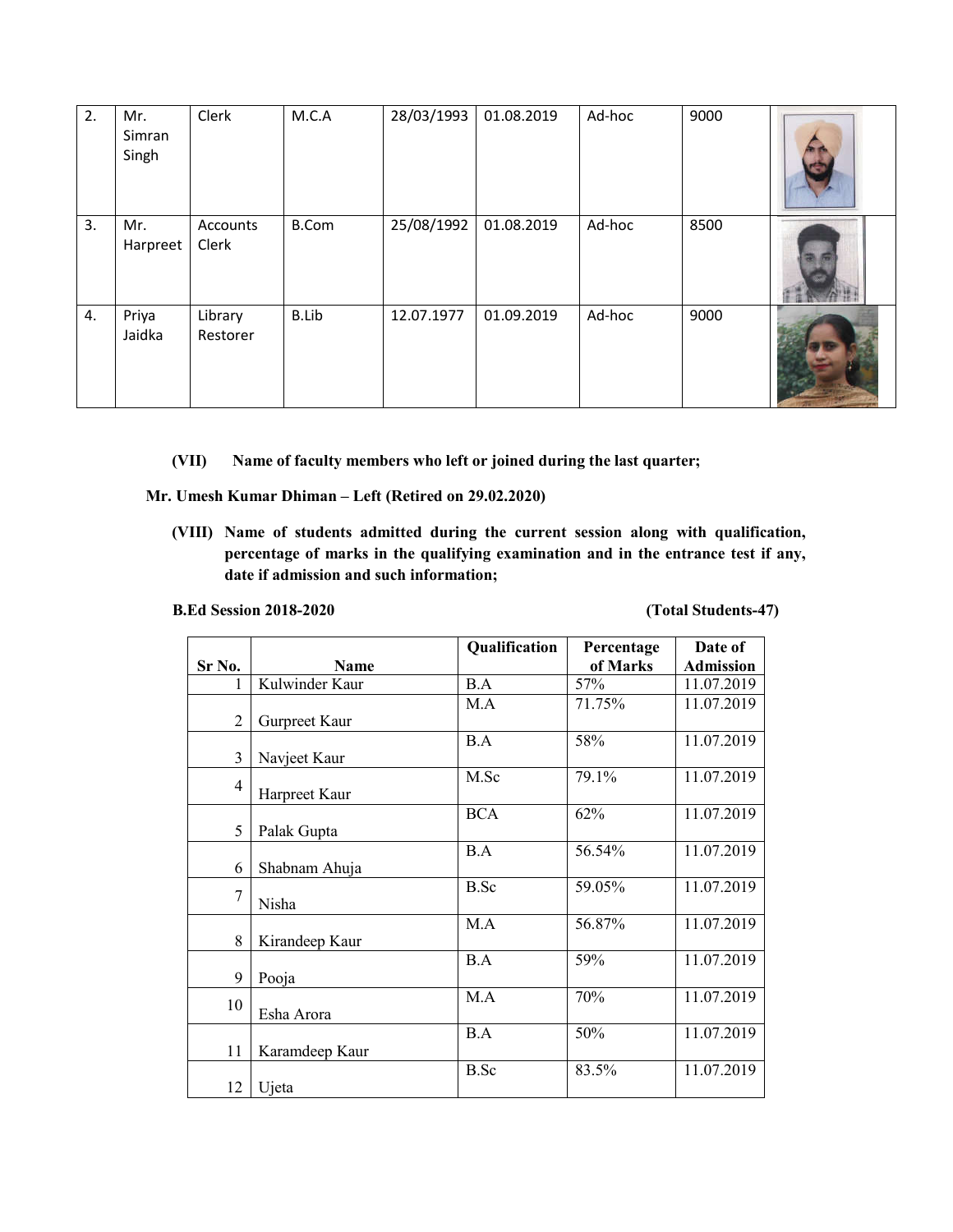| 13       | Amanjot Kaur           | B.A             | 60%    | 11.07.2019 |
|----------|------------------------|-----------------|--------|------------|
| 14       | Hema                   | M.A             | 81.75% | 11.07.2019 |
|          | Manjit Kaur            | <b>B.Sc</b>     | 79.03% | 11.07.2019 |
| 15<br>16 |                        | B.A             | 54.06% | 11.07.2019 |
|          | Manju Kumari           | <b>B.Sc</b>     | 72.5%  | 11.07.2019 |
| 17       | Harjot Kaur            | B.A             | 56%    | 11.07.2019 |
| 18       | Nisha                  | B.A             | 58%    | 11.07.2019 |
| 19       | Sonia Nahar            |                 |        |            |
| 20       | Sahejdeep Kaur Dhillon | <b>B.Sc</b>     | 64.15% | 11.07.2019 |
| 21       | Gurwinder Kaur         | B.A             | 52.45% | 11.07.2019 |
| 22       | Kritika                | B.A             | 66%    | 11.07.2019 |
| 23       | Sunpreet Kaur          | $\overline{BA}$ | 79.4%  | 11.07.2019 |
| 24       | Shilpa                 | <b>B.Sc</b>     | 63.7%  | 11.07.2019 |
| 25       |                        | B.A             | 56.2%  | 11.07.2019 |
|          | Sulakshna Rani         | B.A             | 68%    | 11.07.2019 |
| 26       | Saloni                 | B.Sc            | 62%    | 11.07.2019 |
| 27       | Sukhdeep Kaur          | $\overline{BA}$ | 68.95% | 11.07.2019 |
| 28       | Razia                  | B.A             | 62%    | 11.07.2019 |
| 29       | Rinkel                 |                 |        | 11.07.2019 |
| 30       | Anshul Aggarwal        | <b>B.Sc</b>     | 62.6%  |            |
| 31       | Shabnam                | <b>B.Sc</b>     | 58.95% | 11.07.2019 |
| 32       | Kamalpreet Kaur        | B.Sc            | 67.85% | 11.07.2019 |
| 33       | Kiranpreet Kaur        | <b>B.Sc</b>     | 51.35% | 11.07.2019 |
| 34       | Navpreet Kumari        | B.A             | 73.37% | 11.07.2019 |
|          |                        | <b>B.Sc</b>     | 79.2%  | 11.07.2019 |
| 35       | Shaffi Arora           | <b>B.Sc</b>     | 60.15% | 11.07.2019 |
| 36<br>37 | Simran Arora           | <b>B.Sc</b>     | 63%    | 11.07.2019 |
|          | Jyoti                  | <b>B.Sc</b>     | 55%    | 11.07.2019 |
| 38       | Shivani Sharma         | <b>B.Sc</b>     | 54.4%  | 11.07.2019 |
| 39       | Simranjeet Kaur        |                 |        |            |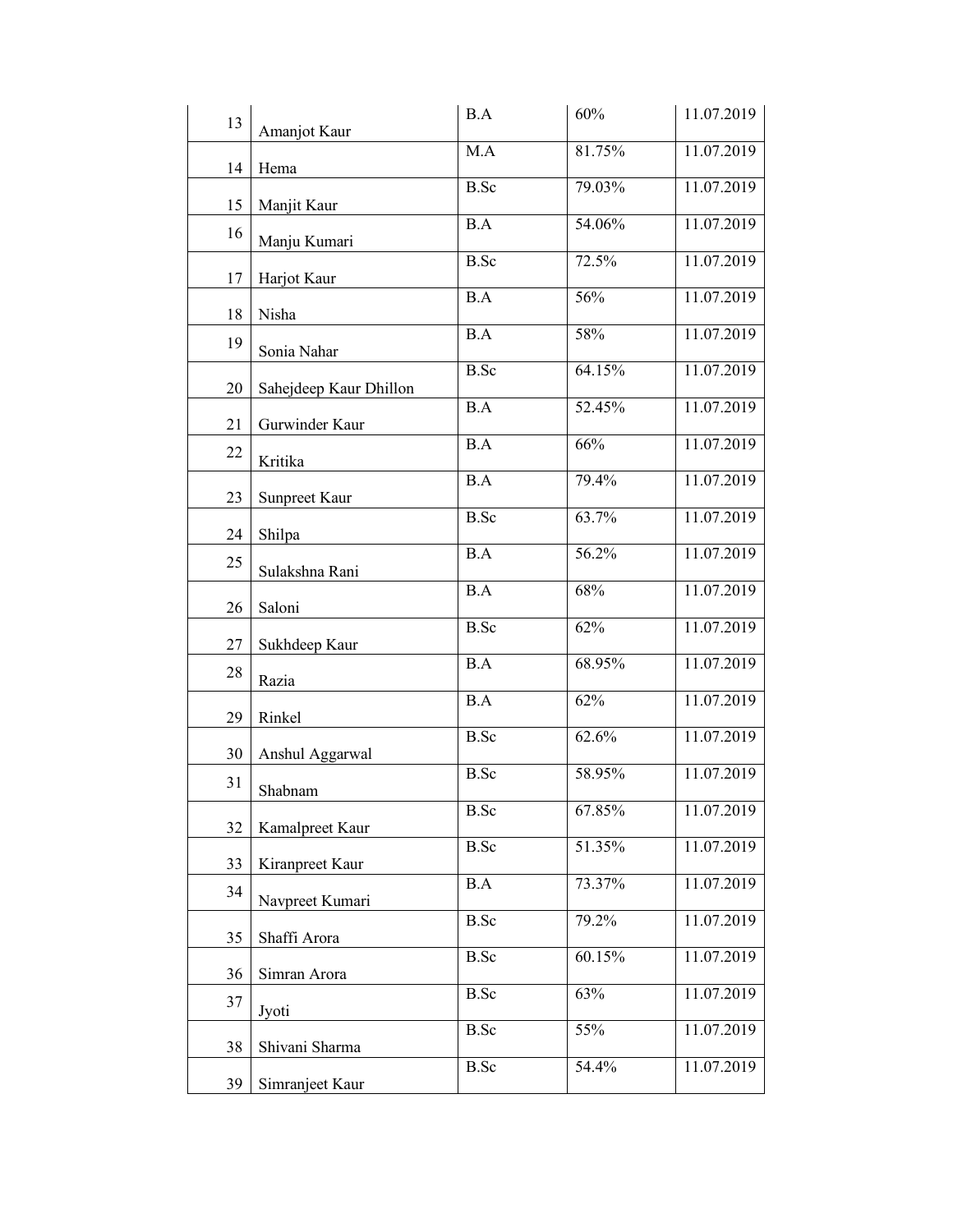| 40 |                       | B.Sc        | 54.85%   | 11.07.2019 |
|----|-----------------------|-------------|----------|------------|
|    | Shubham Kumar Ghosh   |             |          |            |
| 41 | Manveer Singh         | B.A         | 75.41%   | 11.07.2019 |
|    |                       |             |          |            |
| 42 | Wazir Singh           | B.A         | 75.95%   | 11.07.2019 |
| 43 | Dilpreet Singh        | B.Sc        | 57.7%    | 11.07.2019 |
| 44 | Jagdeep Singh         | <b>B.Sc</b> | 59.4%    | 11.07.2019 |
| 45 | Ravinder Singh Sangha | B.A         | 71%      | 11.07.2019 |
| 46 | Armaandeep Singh      | B.Sc        | $60.4\%$ | 11.07.2019 |
|    |                       | M.A         | 58.62%   | 11.07.2019 |
| 47 | Harjinder Singh       |             |          |            |

## **B.Ed Session 2019-2021 (Total students-35)**

|                |                       | Qualification | Percentage<br>of  | <b>Entrance</b><br>test Marks | Date of          |
|----------------|-----------------------|---------------|-------------------|-------------------------------|------------------|
|                |                       |               | <b>Graduation</b> |                               | <b>Admission</b> |
| Sr No.         | <b>Name</b>           |               | <b>Marks</b>      |                               |                  |
|                | Anmol Bhullar         | B.A           | 64.95%            | 35.33%                        | $07-08-$         |
| 1              |                       |               |                   |                               | 2019             |
|                | Chahat                | <b>B.Sc</b>   | 79.25%            | 53.33%                        | $07-08-$         |
| $\overline{2}$ |                       |               |                   |                               | 2019             |
|                | Supreet               | <b>B.Sc</b>   | 61.5%             | 52%                           | $07-08-$         |
| $\overline{3}$ |                       |               |                   |                               | 2019             |
| $\overline{4}$ | Priya Garg            | B.A           | 60%               | 38.66%                        | $08-08-$         |
|                |                       |               |                   |                               | 2019             |
|                |                       | B.A           | 63.5%             | 48.66%                        | $08-08-$         |
| 5              | Komal                 |               |                   |                               | 2019             |
|                |                       | <b>B.Sc</b>   | 71.4%             | 54%                           | $08-08-$         |
|                | Simran Kaur           |               |                   |                               | 2019             |
| 6              |                       |               |                   |                               |                  |
|                |                       | <b>B.Sc</b>   | 76.2%             | $60.66\%$                     | $09-08-$         |
| $\overline{7}$ | Ravinder Kaur         |               |                   |                               | 2019             |
|                |                       |               |                   |                               |                  |
|                |                       | M.A           | 62.45%            | 45.33%                        | $29-09-$         |
|                | Sukhjeet Kaur         |               |                   |                               | 2019             |
| 8              |                       |               |                   |                               |                  |
|                |                       | M.A           | 53.37%            | 40%                           | 29-09-           |
|                | Veerpal Kaur          |               |                   |                               | 2019             |
| 9              |                       |               |                   |                               |                  |
| 10             | Kashish               | B.A           | 60%               | 41.33%                        | $09-08-$         |
|                |                       |               |                   |                               | 2019             |
|                | Ashna Sharma          | M.A           | 65.5%             | 59.33%                        | $10-08-$         |
| 11             |                       | B.A           | 66.33%            | 50%                           | 2019<br>$12-08-$ |
| 12             | <b>Baljinder Kaur</b> |               |                   |                               | 2019             |
|                |                       |               |                   |                               |                  |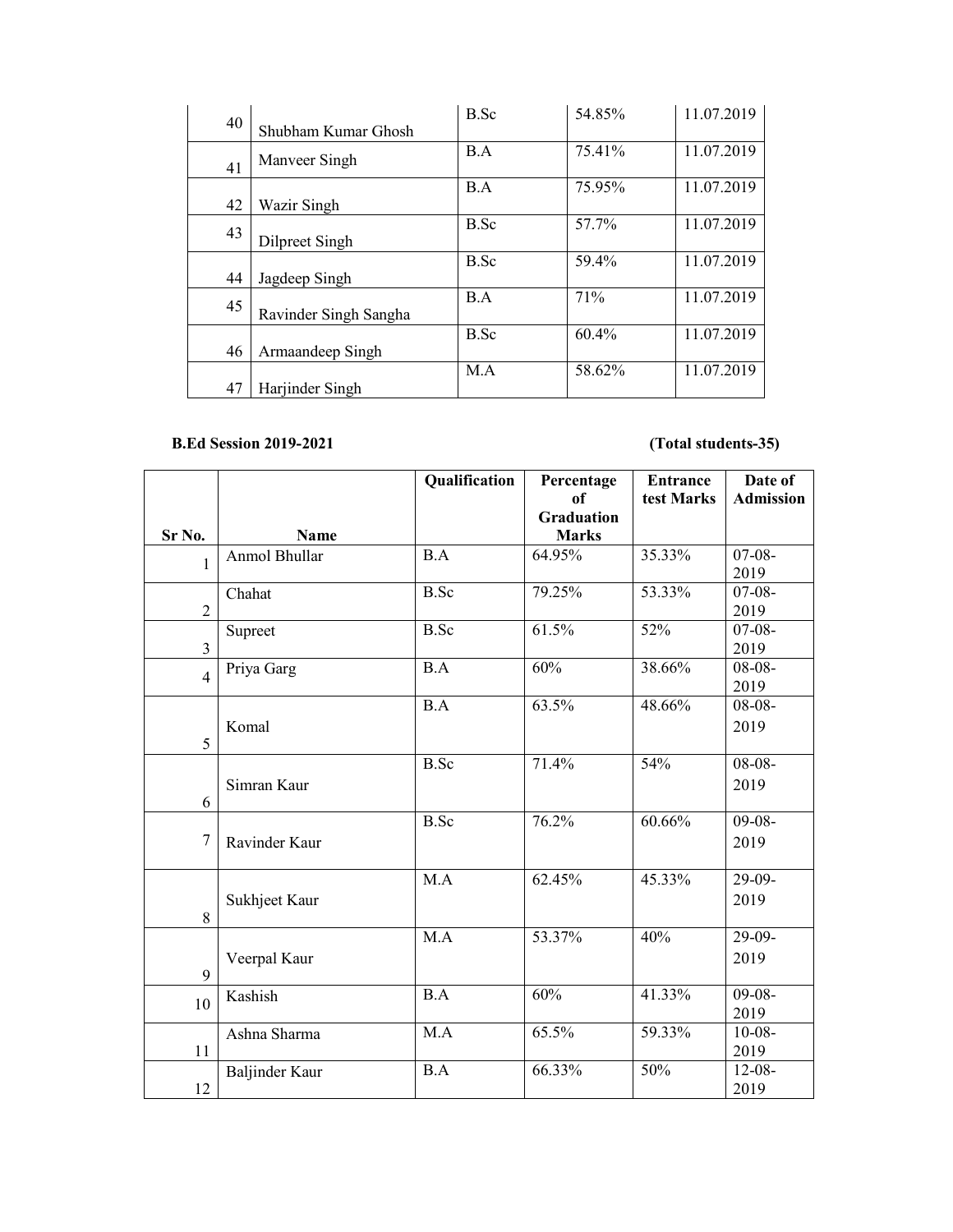| 13 | Smile            | B.A         | 76.04% | 58%    | $13 - 08 -$<br>2019 |
|----|------------------|-------------|--------|--------|---------------------|
| 14 | Rajni Bala       | M.A         | 65.54% | 63.33% | $13 - 08 -$<br>2019 |
| 15 | Rinka Rani       | M.A         | 70.41% | 42%    | $14-08-$<br>2019    |
| 16 | Simran Kaur      | <b>B.Sc</b> | 80.5%  |        | $21 - 08 -$<br>2019 |
| 17 | Poonam           | B.A         | 62.29% | 36%    | $22-08-$<br>2019    |
| 18 | Jasmine          | B.A         | 68.66% | 46%    | $22-08-$<br>2019    |
| 19 | Neha Rani        | M.A         | 61.08% | 36%    | $22-08-$<br>2019    |
| 20 | Diksha Bansal    | B.A         | 64.70% | 36%    | $22-08-$<br>2019    |
| 21 | Shaweta Wadhwa   | B.A         | 74.16% | 52%    | $23 - 08 -$<br>2019 |
| 22 | Diksha           | B.A         | 63.16% | 42.66% | $30 - 08 -$<br>2019 |
| 23 | Gurpreet Kaur    | <b>B.Sc</b> | 54.55% | 34.66% | $30 - 08 -$<br>2019 |
| 24 | Harprabhjot Kaur | <b>B.Sc</b> | 57.05% | 40.66% | $30 - 08 -$<br>2019 |
| 25 | Neeshu Rani      | B.Sc        | 62.15% | 47.33% | $02-09-$<br>2019    |
| 26 | Rajwinder Kaur   | M.A         | 60.7%  | 42%    | 28-09-<br>2019      |
| 27 | Kanupriya        | <b>B.Sc</b> | 77.1%  |        | $19-10-$<br>2019    |
| 28 | Shubra Gupta     | M.A         | 60%    |        | $21 - 10 -$<br>2019 |
| 29 | Veerpal Kaur     | M.Sc        | 77.55% |        | $21 - 10 -$<br>2019 |
| 30 | Kavita           | <b>B.Sc</b> | 58.7%  |        | $22 - 10 -$<br>2019 |
| 31 | Amanjeet Singh   | B.A         | 56.37% | 36%    | $08 - 08 -$<br>2019 |
| 32 | Gurpreet Singh   | M.A         | 59.12% | 54%    | $09-08-$<br>2019    |
| 33 | Navpreet Singh   | M.A         | 50%    | 63.33% | $13-08-$<br>2019    |
| 34 | Gursimran Singh  | B.A         | 69.5%  | 54%    | $22-08-$<br>2019    |
| 35 | Bobbandeep Singh | M.Sc        | 73%    | 58%    | $30 - 08 -$<br>2019 |

(IX) Fee Charged from Students;

| S. No. | Programme | Total Annual Fee charged by<br>the Institution (Current<br>Session) |
|--------|-----------|---------------------------------------------------------------------|
|        |           |                                                                     |